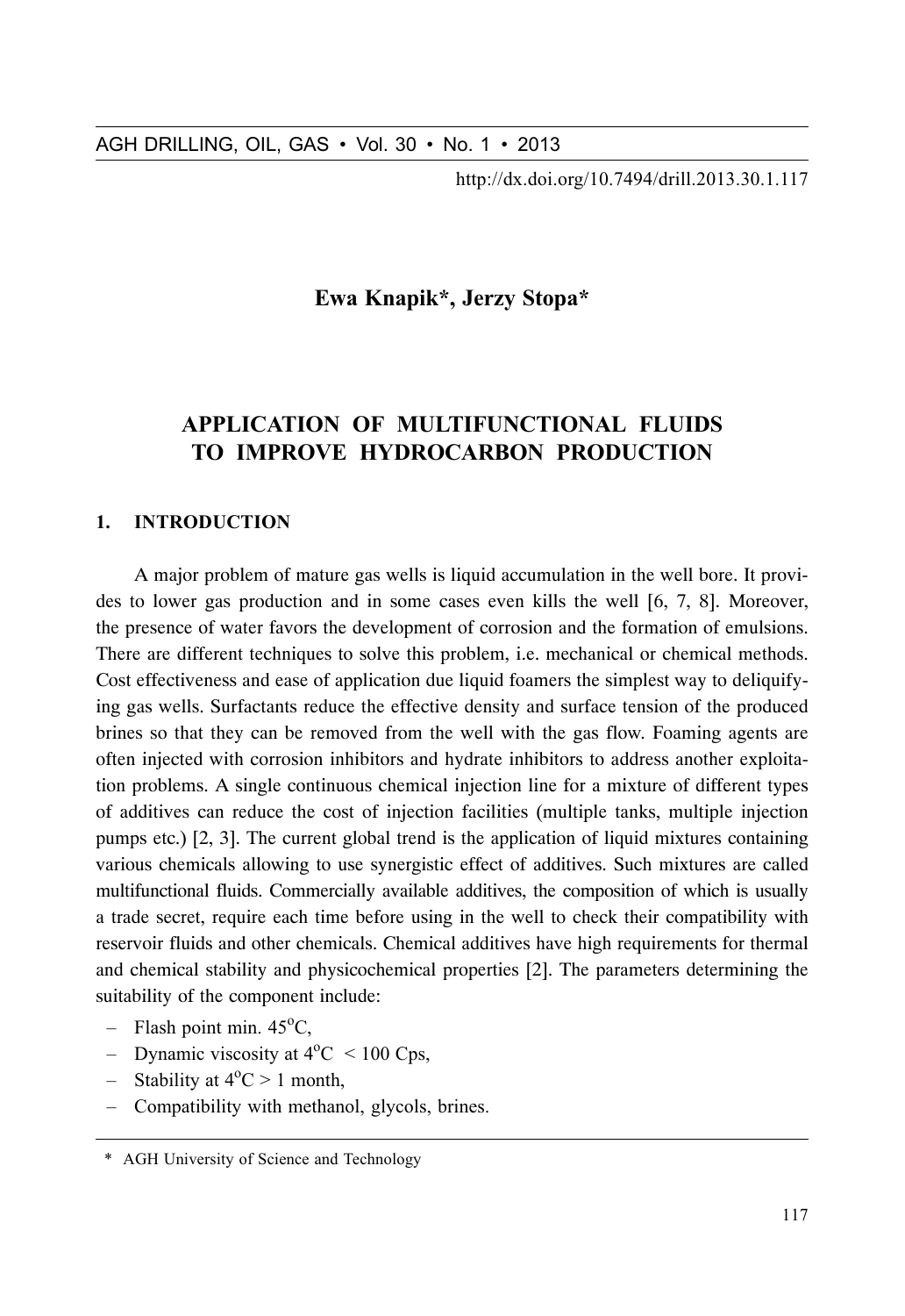This study examined the interactions between available on the Polish market corrosion inhibitors, inhibitors for gas hydrate formation and foaming agents. It was observed in formed mixtures both synergistic effect of tested additives as well as antagonistic [4, 5]. Proper selection of the type of additives and their concentrations in the mixture can improve its overall efficiency and reduce demand for chemicals. Multifunctional product injected via gas lift was described by Jackson [3], the application of such mixture quadrupled oil production. Pogessi *et al.* [2] described a methodology for the selection of components and testing their properties with an example of multifunctional fluids used on Girassol and Dalia fields. Statistical approach to compose mixtures and predicting their properties brought Huang *et al* [4]. There is no data in Polish literature regarding a domestic usage of chemical additives and their possible interactions hence this subject of research was undertaken.

#### $2.$ XPERIMENTAL AND METHODS

### **Pre-selection of applicable chemicals**

The objective of this paper is to study interactions in multifunctional products that contain additives used in the Polish petroleum company, PGNiG. Antykor PP, CONQOR 303A and Dodigen 5594 were selected as corrosion inhibitors for further study. The simplest method to remove water from well is to drop a soap stick. The only one continuously injected foaming surfactant is Sicol L. Methanol and ethylene glycol are one of the most commonly used winterizing solvents and hydrate inhibitors. Synthetic brine was prepared by dissolving  $10\%$  NaCl and  $2\%$  CaCl<sub>2</sub>\*2H<sub>2</sub>O by weight in deionized water. The characteristics of the selected chemicals are presented in Table 1.

| <b>Type of chemicals</b> | <b>Trade name</b> | Composition                                                                                         | <b>Producer</b>                      |
|--------------------------|-------------------|-----------------------------------------------------------------------------------------------------|--------------------------------------|
| Corrosion inhibitor      | Antykor PP        | mixture of quaternary<br>ammonium salts, phosphate<br>esters and triglyceride<br>of ricinoleic acid | Polski Serwis Płynów<br>Wiertniczych |
|                          | Dodigen 5594      | quaternary ammonium<br>compounds                                                                    | Goldschmidt AG.                      |
|                          | CONOOR 303A       | morpholine process residue<br>$(15-40\% \text{ wt.})$<br>water $(40-70\% \text{ wt.})$              | <b>M-I SWACO</b>                     |
| Foaming agent            | Sicol L           | mixture of anionic and<br>amphoteric surfactants                                                    |                                      |
| Hydrate inhibitor        | Methanol          | pure for analysis                                                                                   | POCH S.A.                            |
|                          | Ethylene glycol   | pure for analysis                                                                                   | Krakchemia S.A.                      |

# Table 1 Characteristics of pre-screening chemical additives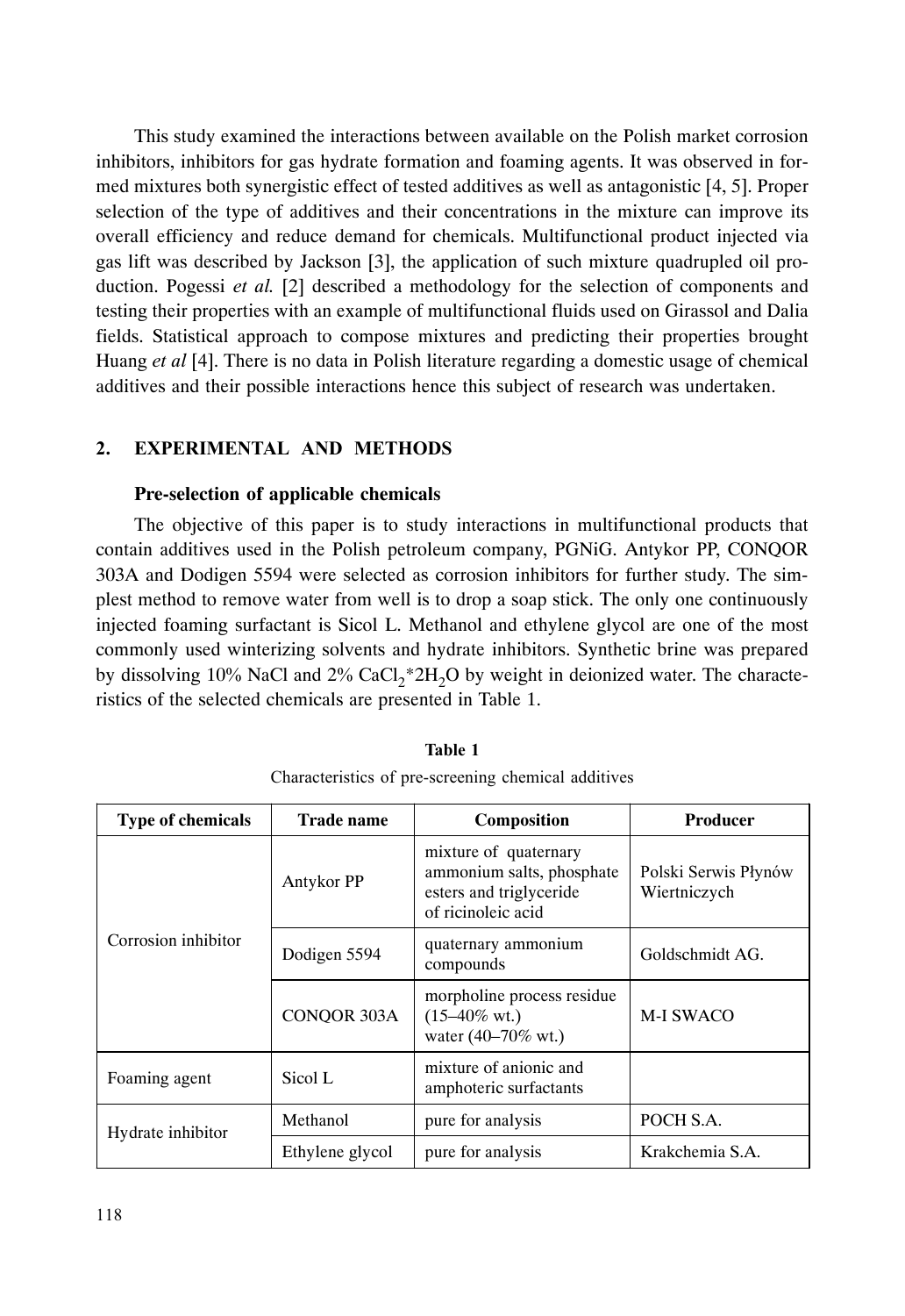#### **Study of mutual compatibility of chemical additives**

Because of the completely different chemical composition of the additives, their mutual miscibility have to be tested. For this purpose, the selected corrosion inhibitor was mixed with foaming agent and solvent (volume ratio 1:1:1) and homogeneity of the mixture after shaking was obtained visually. Multifunctional product have to be stable under different storage conditions. Thermal stability of each mixture was investigated in a hot-cool stress cycle. The tested mixture was placed in refrigerator at  $4^{\circ}$ C for 1 day, and then heated to  $40^{\circ}$ C for 1 day. The cycle was repeated three times, each time checking visually the homogeneity of the mixture.

#### **Corrosion inhibition measurement**

Corrosion inhibition performance of the additives formulations was evaluated using electrochemical methods [1, 9]. In the applied cyclic voltammetry the potential of the working electrode was changed linearly up to a peak value and then returned at the same rate to the initial value. The surface of the platinum electrode is greater than the surface of the working electrode. The current between the working electrode and the platinum counter electrode depends only on the processes occurring at the working electrode. The measurements were carried out using a BAS 100/BW potentiostat. The conventional three electrode system with platinum counter electrode and a silver chloride (3 M NaCl) as reference was used. The working electrode has the form of a disc cut from steel N80 with diameter of 2.0 mm. All tests were performed in argon- deaerated solutions at room temperature. The NaCl and CaCl<sub>2</sub> corrosive solution was used as the basic analyte. Before each measurement, the working electrode was pre-treated by grinding with emery paper SiC, then rinsed with Milli-Q water and dried. Electrochemical polarization was started after the working electrode has been immersed in solution.



Fig. 1. A conventional three-electrode cell used in electrochemical measurements (fot. author)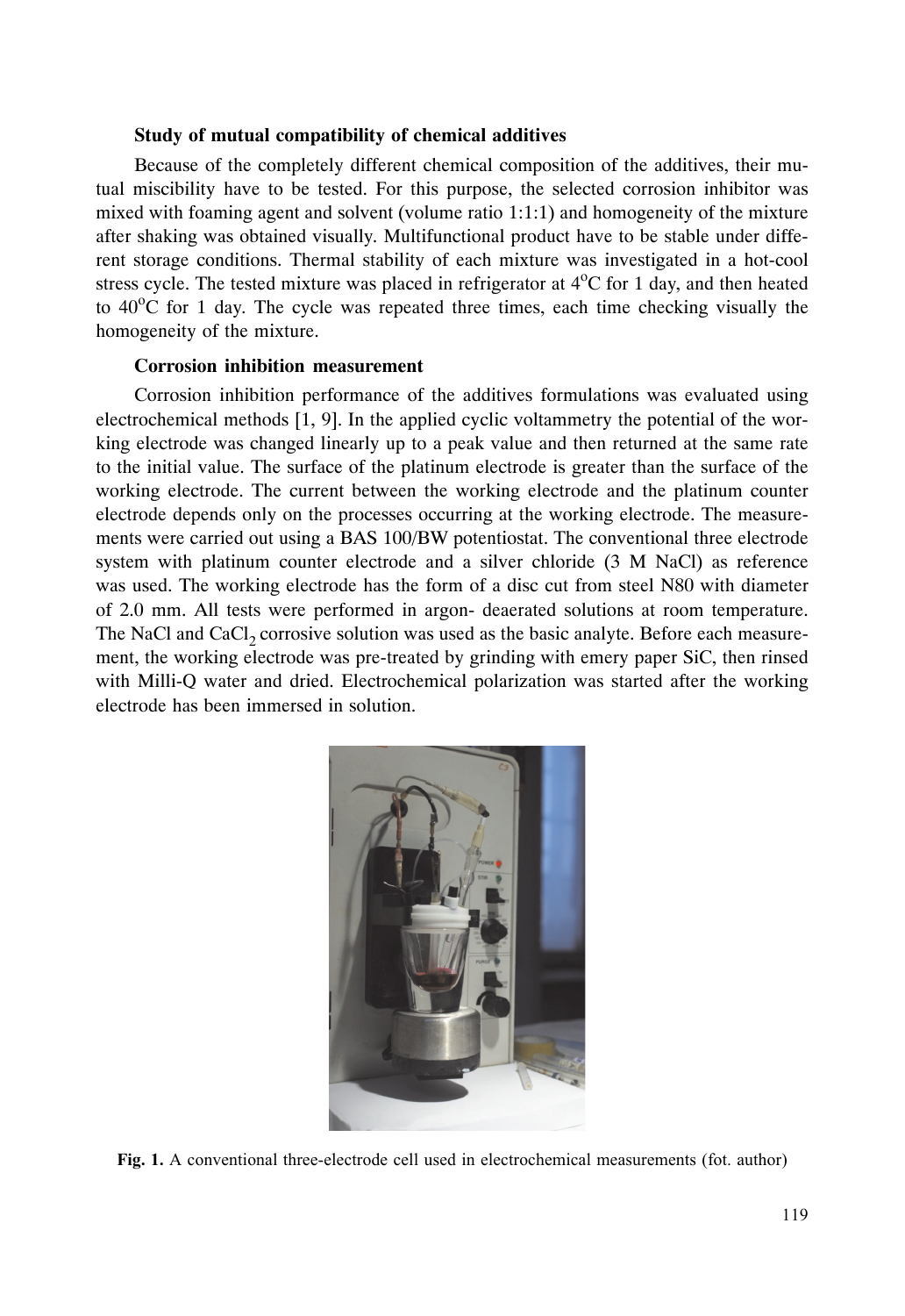#### **Foam measurements**

The liquid unloading efficiency of foamer formulations was measured using a dynamic foaming test apparatus (Fig. 2). An essential part of the apparatus is glass tube with an inner diameter of 32 mm and a total length of 1200 mm. Tube is provided with a volumetric scale and a condensing arm leading the foam or liquid from the glass column to a receiving container. Tube is closed with stoppers: upper and lower. The air is sparged through a medium porosity frit (10–20  $\mu$ m) above the bottom stopper. The system is equipped with a rotameter for 0–100 l/min and is supplied with air from the cylinder through the pressure reducing valve. Set completes beaker of 5 liters for collecting unloaded liquid and a balance. Measurements of foamability consist in passing the air through the sample of the tested fluid and recording the unloaded liquid mass uplifted by gas flow.



Fig. 2. A dynamic foaming test apparatus [4]

#### **Pour point measurement**

Pour point of the various chemical additives and their mixtures were determined on the basis of the literature or by the method according to PN-55/C-04016 standard.

### 3. RESULTS AND DISCUSSION

#### **Study of mutual compatibility of chemical additives**

Evaluation of mutual miscibility and stability of chemical additives in their mixtures was determined visually. All additives or mixtures of them are dissolved in ethylene glycol and brine and form stable formations. Methanol as a solvent is not useful because of the emulsion formation. For this reason methanol is not considered in further research as a component of multifunctional mixture.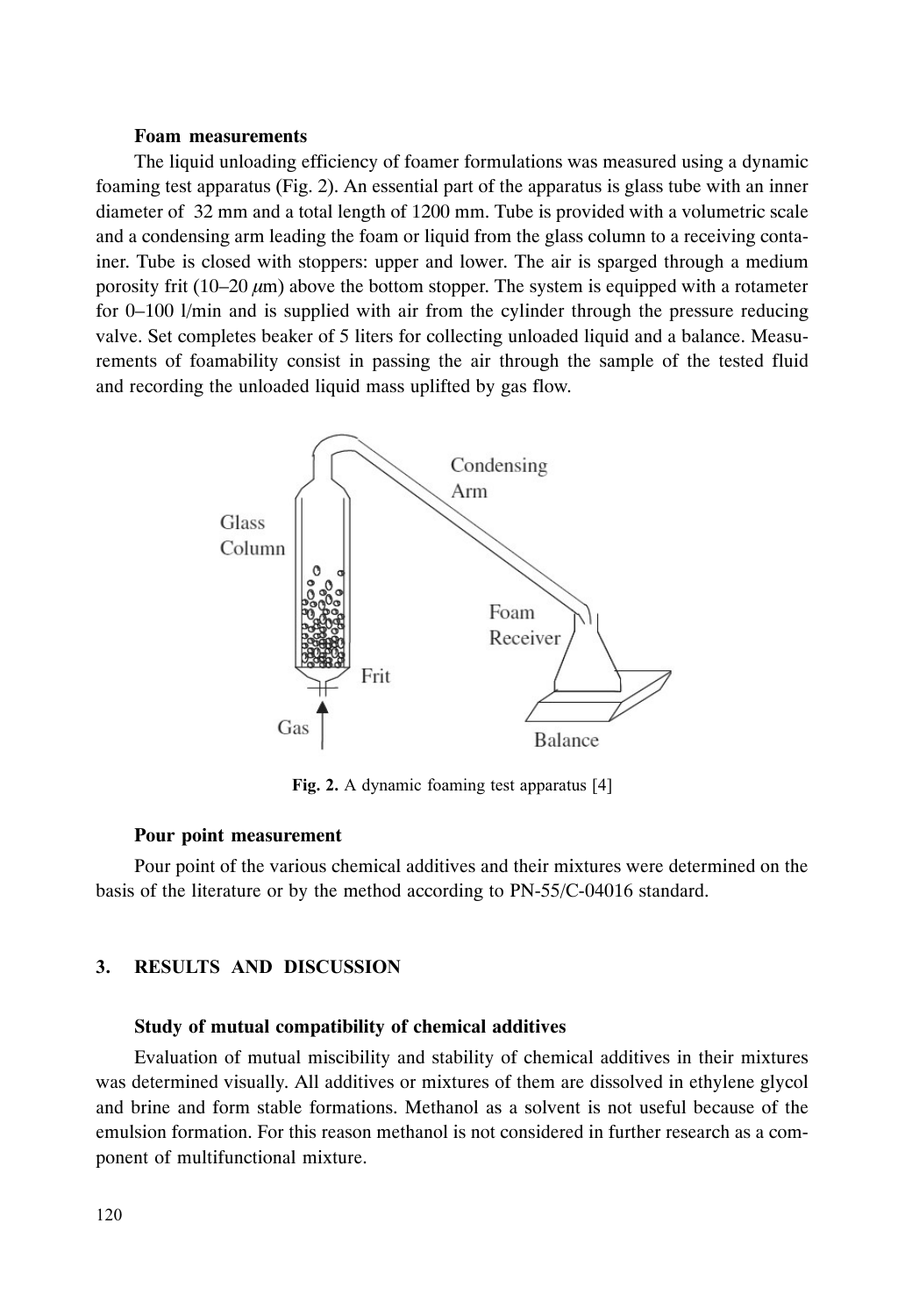## Table 2 Compatibility tests of chemical additives

|                            | Antykor PP | Dodigen 5594 | CONQOR 303A |
|----------------------------|------------|--------------|-------------|
| Sicol L                    |            | $^{++}$      |             |
| Metanol                    |            |              |             |
| Glikol etylenowy           |            |              |             |
| Sicol $L + Metanol$        |            |              |             |
| Sicol L + Glikol etylenowy |            | $^{++}$      |             |

Compatibility:

+ + very good, the mixture does not separate even when heating and cooling,

+ good, light cloudiness observed without dissection,

– insufficient, the mixture separates under the influence of temperature.

## **Corrosion inhibition measurement**

Corrosion of N80 steel occurs in brine relatively easily at the potential of about –0.51 V. The corrosion potential of the electrode shifts to more positive values and the anodic and cathodic Tafel slopes alter unremarkably as the concentration of Dodigen 559 increases. Dodigen 5594 is both an anodic and cathodic corrosion inhibitor. The greater coverage of the electrode surface provides to better corrosion protection. Concentration of approximately 1000 ppm of additive should be considered as the optimum value above that the corrosion rate is reduced only slightly. As shown in Figure 3a foaming agent Sicol L also has anticorrosion properties. Its effectiveness, however, is small, the desorption process occurs very easily, even spontaneously, during subsequent measurements.



Fig. 3. Polarization curves for N80 steel in brine containing various concentrations of: a) foaming agent; b) corrosion inhibitor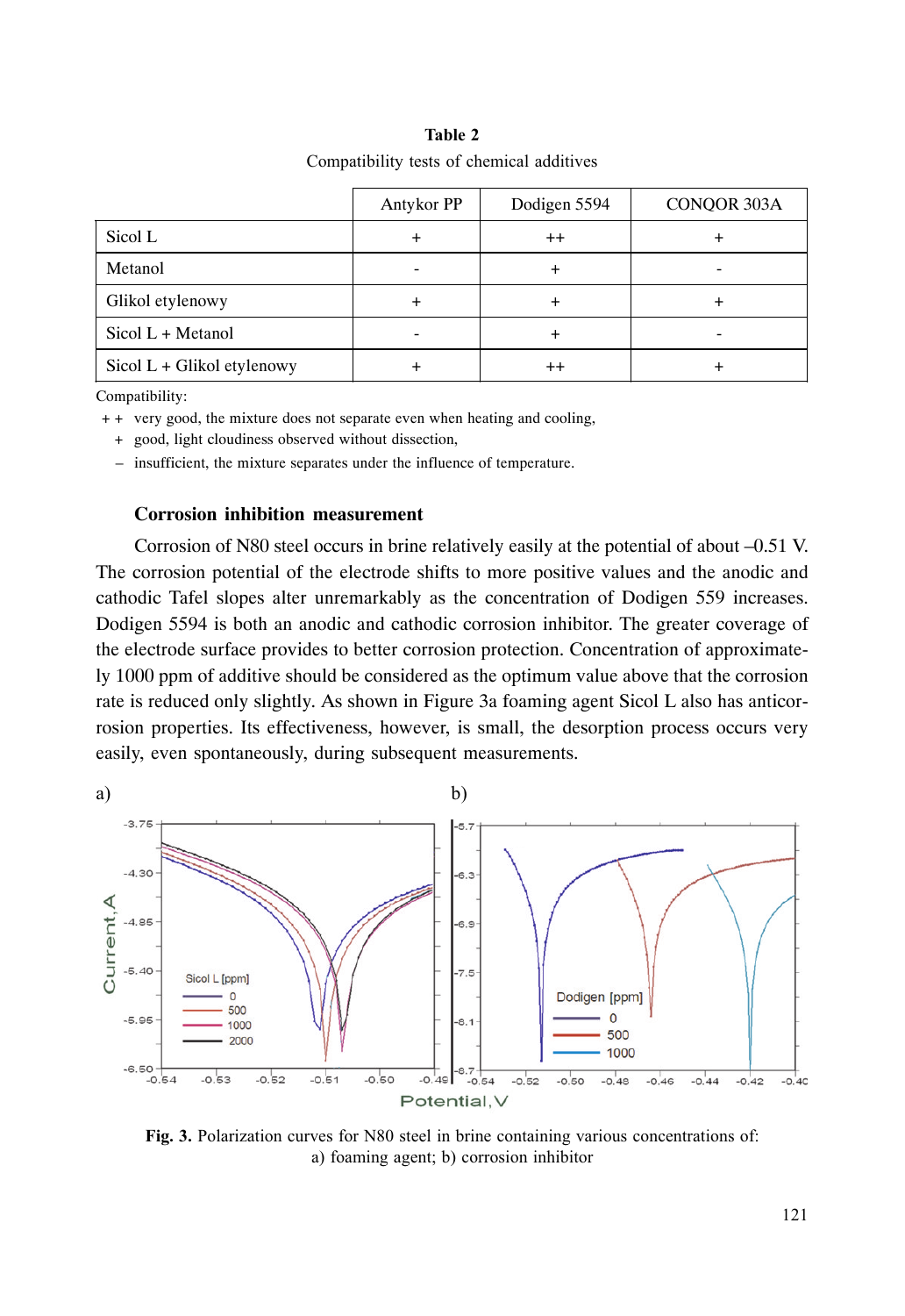The extrapolation of the Tafel regions of the cathodic and anodic polarization curves allows the calculation of the corrosion current density  $(i_{corr})$  [9]. The corrosion mass rate is calculated employing the formula:

$$
\Delta m = \frac{M}{zF} \cdot j_{corr} \tag{1}
$$

where:

 $M$  – molar mass of metal ( $M_{\text{Fe}}$  = 55.85 [g/mol]),

 $F -$  Faraday's constant,  $F = 96,485$  [C/mol],

 $z$  – number of electron moles transferred in the balanced equation,  $z = 2$ ,

 $j_{corr}$  – corrosion current density in the absence and in the presence of the inhibitor  $[A \cdot cm^{-2}]$ .

Corrosion mass rate for selected additives and mixtures are summarized in Table 3.

| <b>Additive</b>                                    | <b>Concentration</b><br>of additive<br>in brine<br>[ppm] | Corrosion<br>current<br>density<br>$[A/cm^2]10^{-6}$ | <b>Corrosion</b><br>mass rate<br>$\left[\frac{g}{m^2 \cdot day}\right]$ 10 <sup>-7</sup> |
|----------------------------------------------------|----------------------------------------------------------|------------------------------------------------------|------------------------------------------------------------------------------------------|
| Brine $10\%$ wt. NaCl, $2\%$ wt. CaCl <sub>2</sub> |                                                          | 202.39                                               | 50.61                                                                                    |
| Sicol L                                            | 5000                                                     | 191.19                                               | 47.81                                                                                    |
| Sicol L                                            | 10000                                                    | 187.75                                               | 46.95                                                                                    |
| Sicol L                                            | 20000                                                    | 184.47                                               | 46.13                                                                                    |
| Dodigen 5594                                       | 500                                                      | 21.84                                                | 5.46                                                                                     |
| Dodigen 5594                                       | 1000                                                     | 4.96                                                 | 1.24                                                                                     |
| Antykor PP                                         | 1000                                                     | 35.55                                                | 8.89                                                                                     |
| CONQOR 303A                                        | 1000                                                     | 19.12                                                | 4.78                                                                                     |
| Ethylene glycol                                    | 1000                                                     | 116.45                                               | 29.12                                                                                    |
| Sicol L + Dodigen $5594$                           | 10000+1000                                               | 3.64                                                 | 0.91                                                                                     |
| Sicol $L$ + Dodigen 5594                           | $10000+500$                                              | 4.56                                                 | 1.14                                                                                     |
| Sicol L + Dodigen $5594$ + Ethylene glycol         | $10000+500+500$                                          | 4.16                                                 | 1.04                                                                                     |

## Table 3

Corrosion mass rate of N80 steel in brine without and with corrosion inhibitors

Table 3 shows that the most effective corrosion inhibitor is Dodigen 5594. It reduces a value of corrosion mass rate almost 50 – fold compared to the uninhibited brine. Ethylene glycol reduces the corrosion rate about  $40\%$ , and Sicol L up to 10%. The mixtures of additi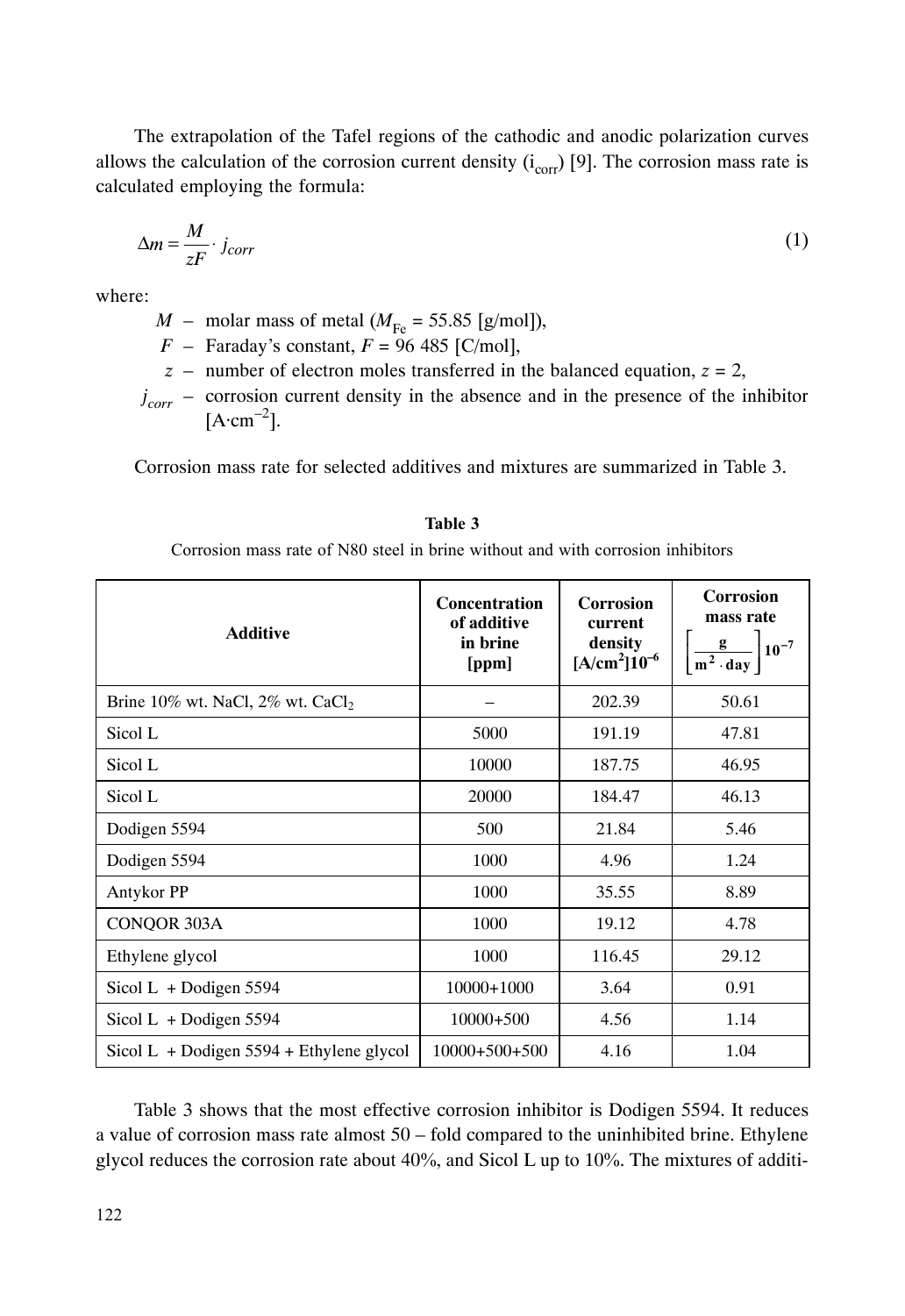ves have slightly better performance than single corrosion inhibitor which shows the synergistic interaction of components in the mixture. The use of mixtures of additives Sicol L +Dodigen 5594 + ethylene glycol  $(10\,000 + 500 + 500)$  ppm) can reduce the demand for inhibitor by half (1000 ppm for a single inhibitor and 500 ppm of additive in the mixture) maintaining the same level of corrosion protection.

### **Pour point measurement**

The pour point of the individual additives and mixtures thereof are presented in Figure 4. Ethylene glycol has the lowest freezing point. Sicol L can not be used in cool conditions. Corrosion inhibitors include in their composition typical winterizing solvents (glycol, methanol) so that the pour temperature is in the range from  $-4$  to  $-6^{\circ}$ C. Ternary mixture has good low temperature properties, and there is no risk of freezing in the surface facilities of the injection system. The combination of the Sicol L and low freezing components allows to it year-round use without having to need to use another foaming agent suitable for winter conditions.



Fig. 4. The pour point of the individual additives and mixtures thereof (the volume ratio of individual components in a mixture is  $1:1:1$ )

#### **Foam measurements**

Foaming agent is considered as effective if in a short time is able to reach 70 g of liquid inflow into the beaker [10]. The more convenient it is, the faster rupturing of foam films occurs. Equation (2) was used to calculate liquid unloading efficiency of the foamers:

$$
S = \left(\frac{m_{ww}}{m_p} \cdot 100\right)\%
$$
 (2)

where:

 $m_{ww}$  – the weight of the fluid collected in the foam receiver,  $m_p$  – the initial fluid weight into the test column.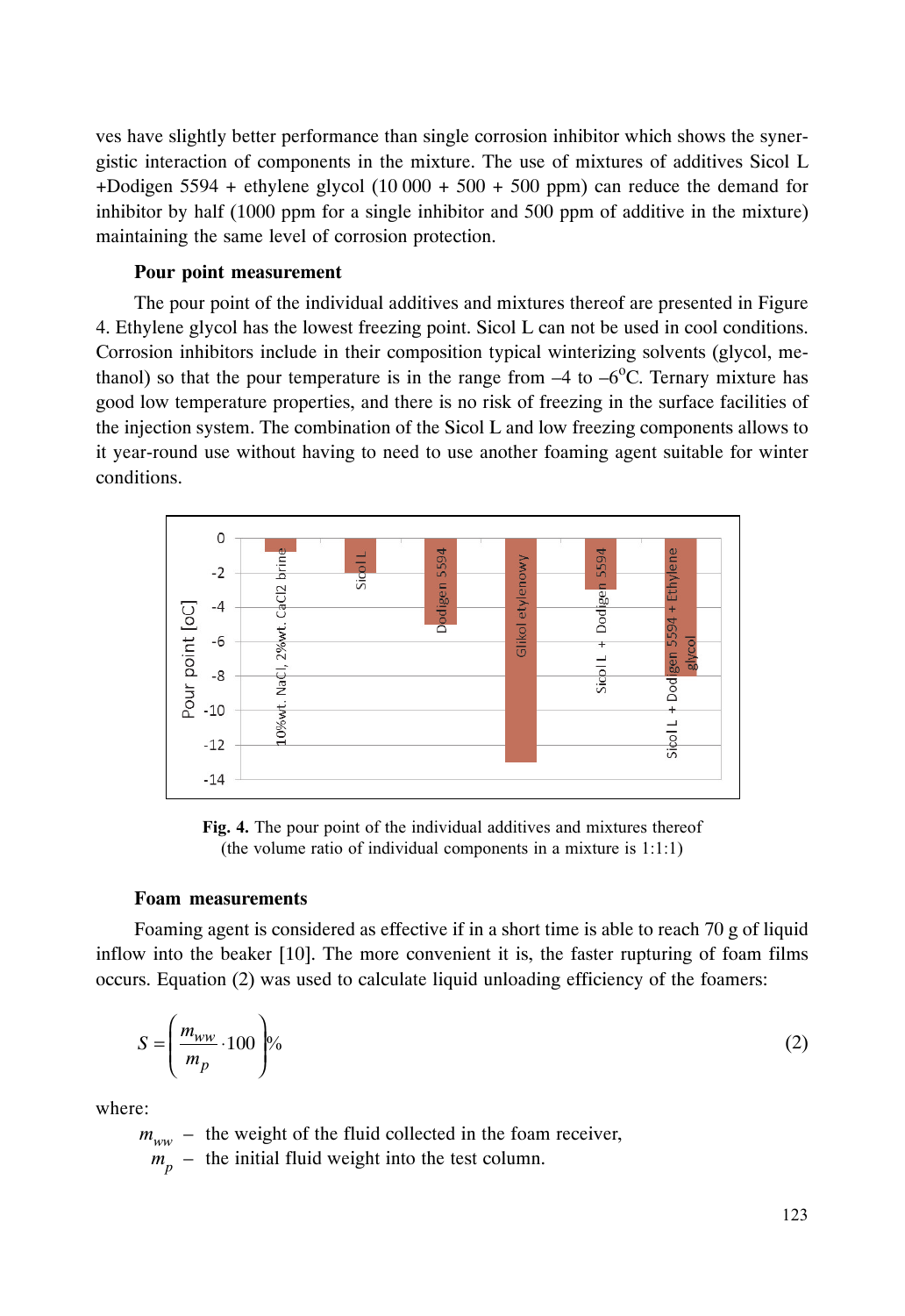All measurements were done at temperature room with a linear air flow of 0.5 m/s. The higher the concentration of the surfactant, the better liquid unloading, for example: Sicol L at a concentration of 5000 ppm generates 65 g of a liquid, and at a concentration of 20 000 ppm to 75 g of liquid. Ethylene glycol does not exhibit foaming. The effectiveness of the water unloading by corrosion inhibitors is satisfactory, about 50% for higher concentrations. Ternary mixture (Sicol L + Dodigen  $5594 +$  ethylene glycol) produces about 75 g of a liquid, which is slightly better than for Sicol L at a concentration of 10 000 ppm in the brine. The presence of corrosion inhibitor and glycol makes a foam heavier and easier to collapse, which is important for the separation process.



Fig. 5. Comparison of the effectiveness of selected additives and mixtures thereof

# 4. CONCLUSIONS

Chemical additives used to solve a variety of operational problems (corrosion, hydrate formation, water supply) can be injected into wells in a single multi-purpose mixture, which reduces the cost of the injection installation. A mixture of various additives requires testing